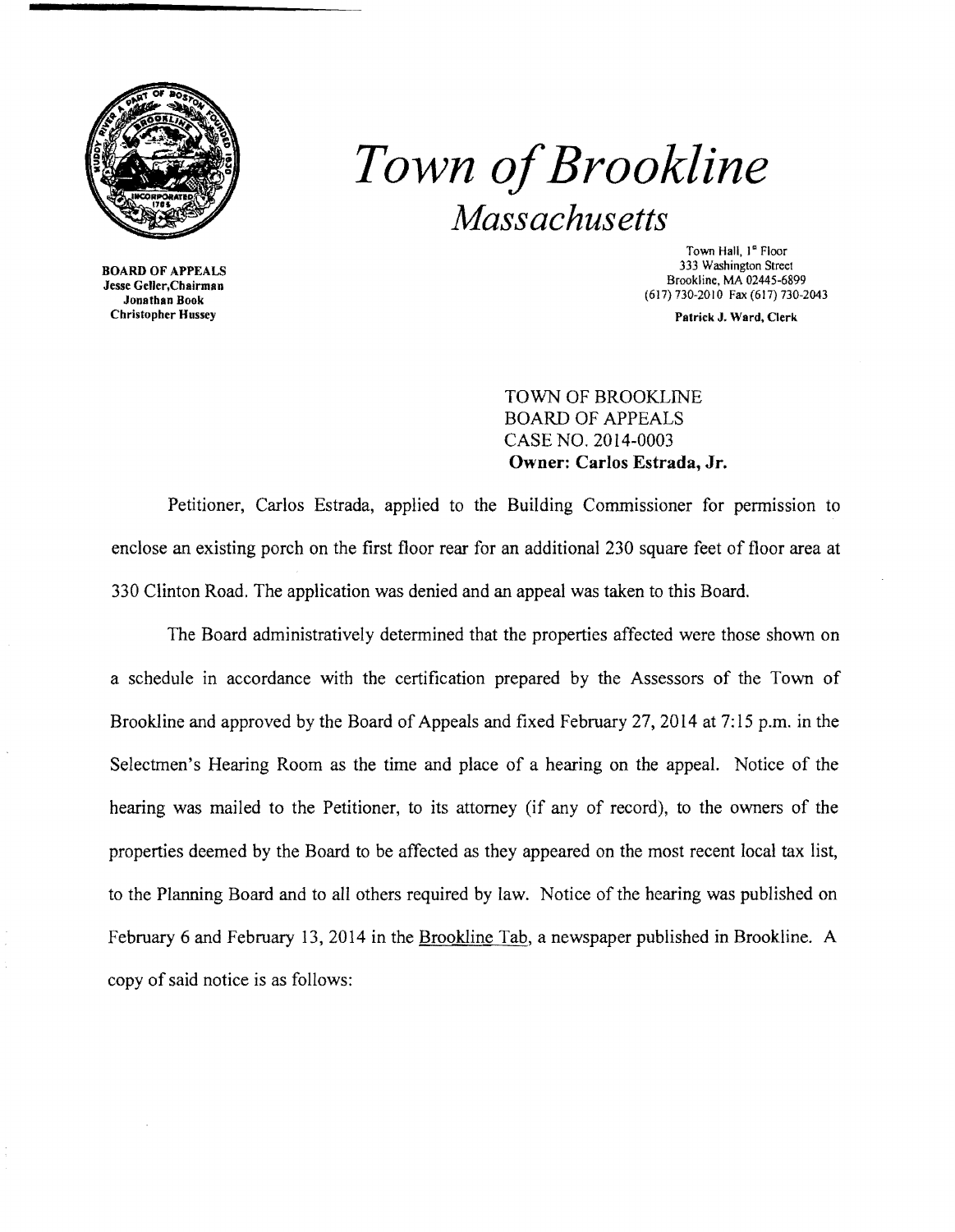## NOTICE OF HEARING

Pursuant to M.G.L. C. 39, sections 23A & 23B, the Board of Appeals will conduct a public hearing to discuss the following case:

Petitioner: JOHN TANKARD Owner: CARLOS ESTRADA, JR. Location of Premises: 330 CLINTON ROAD Date of Hearing: FEBRUARY 27, 2014 Time of Hearing: 07:15 p.m. Place of Hearing: Selectmen's Hearing Room, 6<sup>th</sup> Floor.

A public hearing will be held for a variance and/or special permit from Section 5.09.2.j; Design Review Section 5.22.3.c; Exceptions to Floor Area Ratio (FAR) for Residential Units Section 8.02.2; Alteration or Extension

Ofthe Zoning By-Law to ENCLOSE EXISTING SCREEN PORCH FOR AN ADDITIONAL 230 SQUARE FEET OF FLOOR AREA at 330 CLINTON ROAD. Said premises is in an S-10 (Single-Family) Residential District

*Hearings, once opened, may be continued by the Chair to a date and time certain. No further notice will be mailed to abutters or advertised in the TAB. Questions regarding whether a hearing has been continued, or the date and time ofany hearing may be directed to the Zoning Administrator at* 617-734-2134 *or check meeting calendar*  at: http://calendars.town.brookline.ma.us/MasterTownCalandar/? FormID=158.

The Town of Brookline does not discriminate on the basis of disability in admission to, access to, or operations of its *programs, services or activities. Individuals who need auxiliary aids for effective cQmmunication in programs and services ofthe Town ofBrookline are invited to make their needs known to Robert Sneirson, Town ofBrookline, 11 Pierce Street, Brookline, MA 02445. Telephone:* (617) *730-2328; TDD (617)-730-2327; or email at*   $r$ *sneirson@brooklinema.gov.* 

> **Jesse Geller** Jonathan Book Christopher Hussey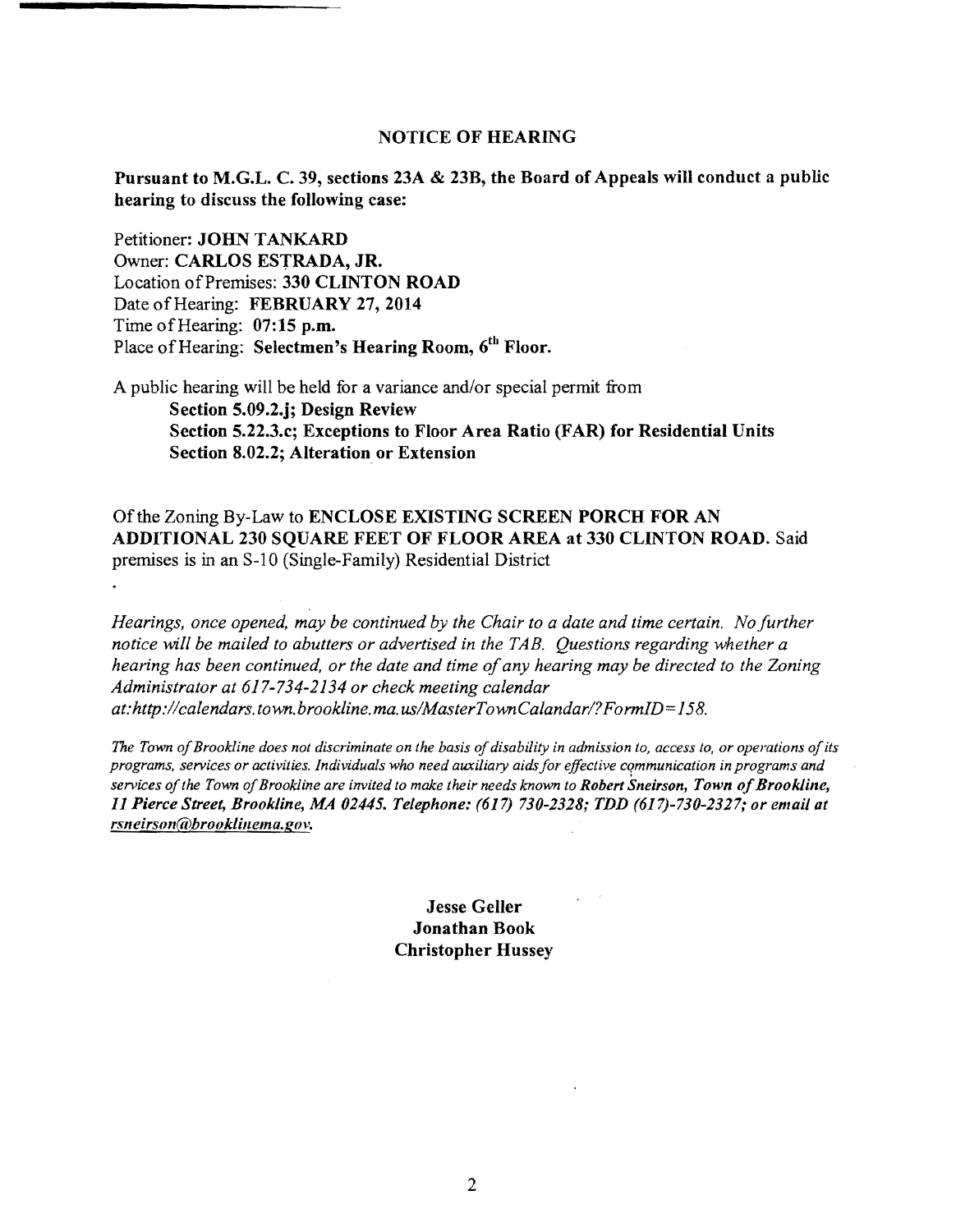## NOTICE OF HEARING

Pursuant to M.G.L. C. 39, sections 23A & 23B, the Board of Appeals will conduct a public hearing to discuss the following case:

Petitioner: JOHN TANKARD Owner: CARLOS ESTRADA, JR. Location of Premises: 330 CLINTON ROAD Date of Hearing: FEBRUARY 27, 2013 Time of Hearing:  $07:15$  p.m. Place of Hearing: Selectmen's Hearing Room, 6<sup>th</sup> Floor.

A public hearing will be held for a variance and/or special permit from Section 5.09.2.j; Design Review Section 5.22.3.c; Exceptions to Floor Area Ratio (FAR) for Residential Units Section 8.02.2; Alteration or Extension

Of the Zoning By~Law to ENCLOSE EXISTING SCREEN PORCH FOR AN ADDITIONAL 230 SQUARE FEET OF FLOOR AREA at 330 CLINTON ROAD. Said premises is in an S-lO (Single-Family) Residential District

*Hearings, once opened, may be continued by the Chair to a date and time certain. No further notice will be mailed to abutters or advertised in the TAB. Questions regarding whether a hearing has been continued, or the date and time ofany hearing may be directed to the Zoning Administrator at* 617-734-2134 *or check meeting calendar at: http://calendars.town.brookline. rna. uslMaster Town Calandarl? FormID= 158.* 

The Town of Brookline does not discriminate on the basis of disability in admission to, access to, or operations of its *programs, services or activities. Individuals who need auxiliary aids for effective communication in programs and services ofthe Town ofBrookline are invited to make their needs known to Robert Sneirson, Town ofBrookline, 11 Pierce Street, Brookline, MA 02445. Telephone:* (617) *730-2328; TDD (617)-730-2327; or email at rsneirson@brooklinema.gov.* 

> Jesse Geller Jonathan Book Christopher Hussey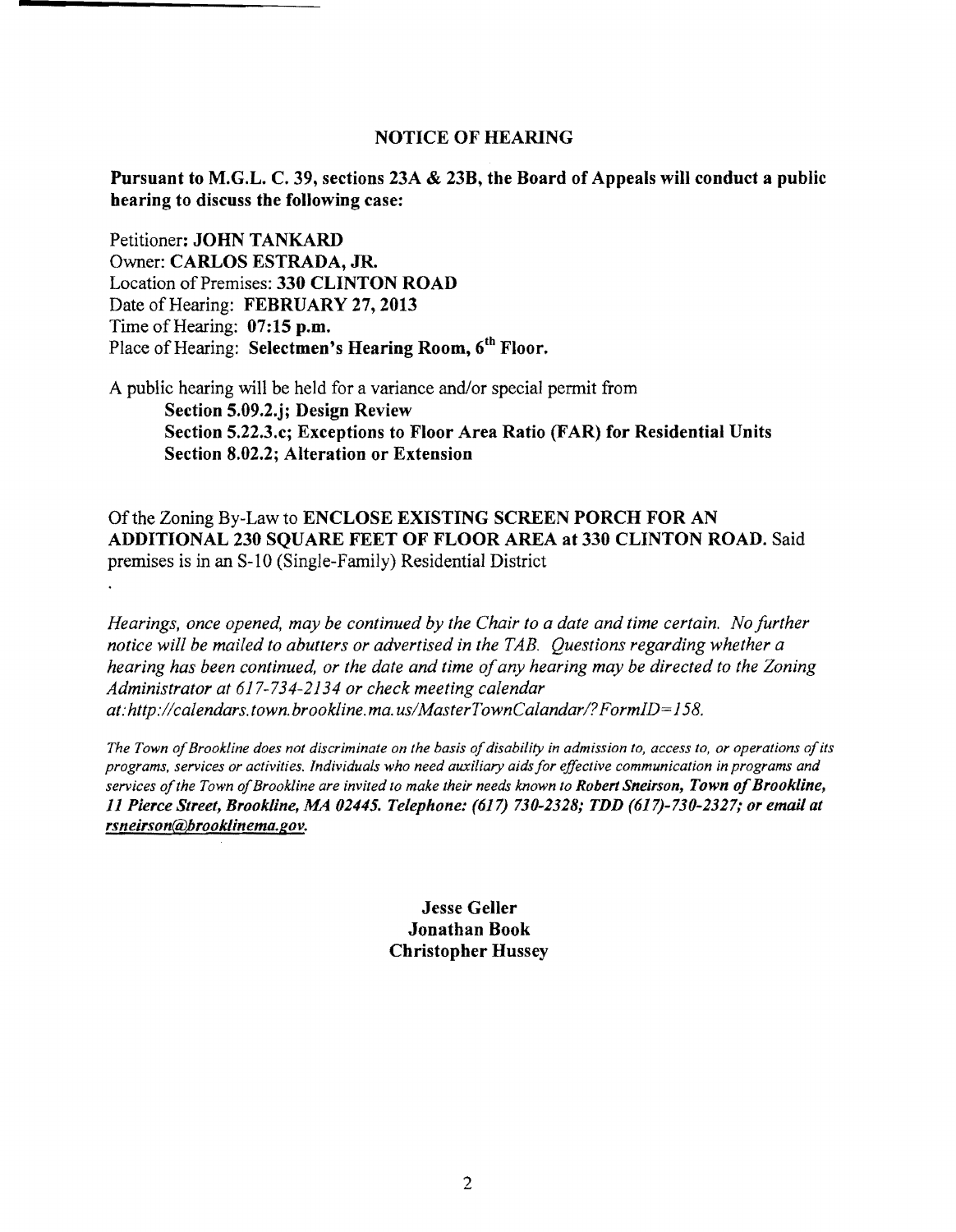At the time and place specified in the notice, this Board held a public hearing. Present at the hearing was Chairman Jonathan Book and Board Members, Mark Zuroff and Christopher Hussey. John Tankard, Architect presented the case for the Petitioner.

Mr. Tankard described that 330 Clinton Road is located south of Beacon Street, off of Chestnut Hill Avenue, and the neighborhood consists of primarily single-family dwellings. The dwelling is a brick exterior Neo-Rationalist style structure that was built in 1916 and designed by R.L. Davidson. The property is in the Fisher Hill National Register of Historic Places district.

Mr. Tankard said his client, Carlos Estrada, is proposing to enclose the existing porch on the first floor and create an additional 230 square feet of floor area. The enclosed porch will allow the Petitioner to create a new den/family room. The proposal will retain the existing columns and will create new casement windows on each side that will match the dwelling, and a paneled wall on the side elevation.

The Chairman asked if anyone in attendance would like to speak in favor of the petition. No one spoke. The Chairman asked if anyone in attendance would like to speak in opposition to the proposal. No one spoke in opposition.

The Chairman called upon Timothy Richard, Planner, to deliver the comments of the Planning Board.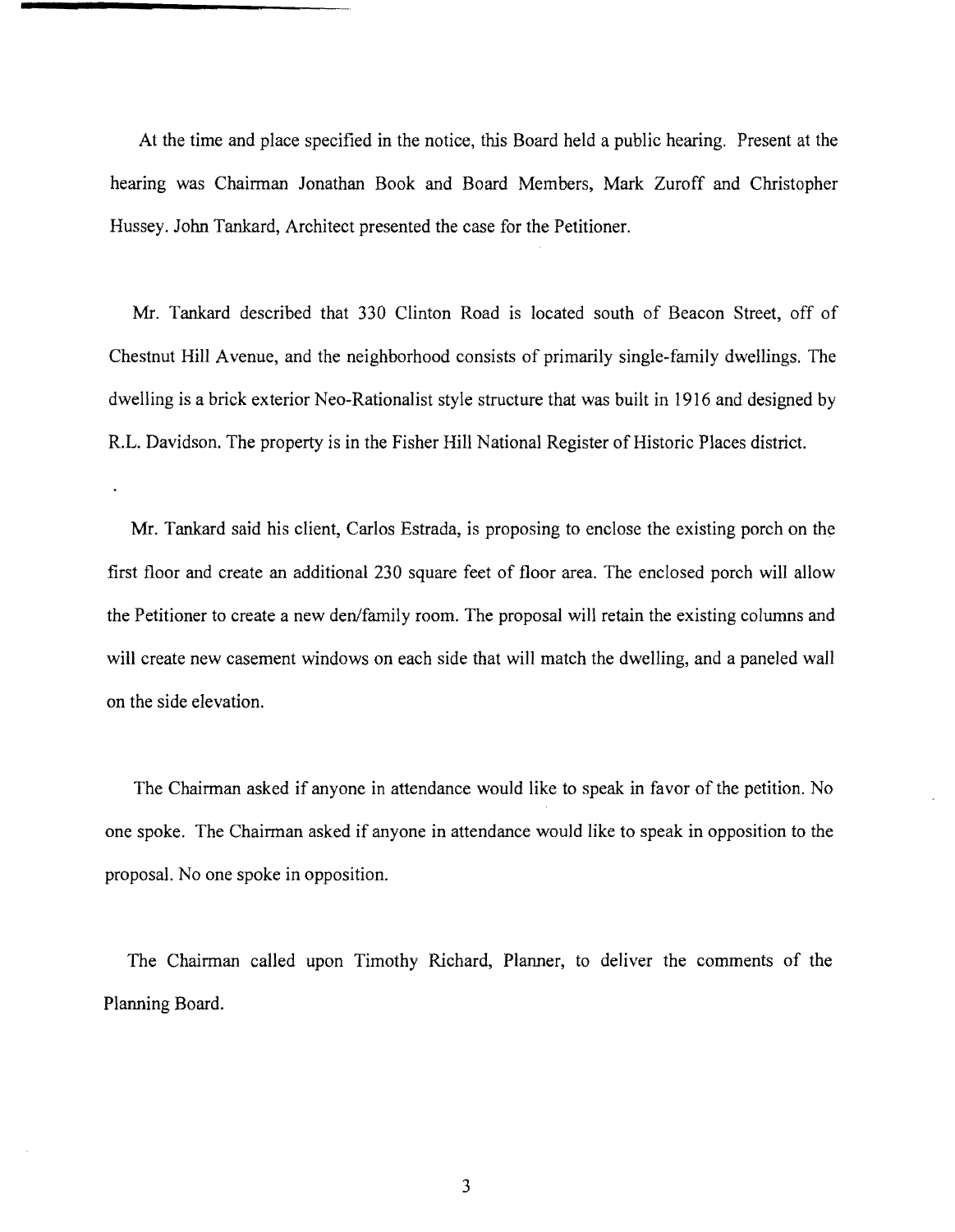**Section 5.09.2.j** – Design Review: All proposals for exterior additions that require FAR relief under *Section* 5.22, also require a special permit for design review. The applicant has submitted a statement reviewing the applicable Community and Environmental Impact and Design standards listed in *Section 5.09.4.a-n.* The applicable standards are as follows:

*Preservation of Trees and Landscape:* The rear yard is primarily landscaped with grass, with large trees on the perimeter. The addition will not require the removal of trees or landscaping since it is on the existing footprint of the dwelling.

*Relation of Buildings to Environment:* The addition is consistent with the rest of the dwelling's style, and will not alter the environment.

*Relation of Buildings to the Form of the Streetscape and Neighborhood: Since the addition is* enclosing an existing porch, it will not alter the streetscape or neighborhood.

*Open Space:* The addition will not affect the existing open space on the property.

**Section 5.22.3.c** - Exceptions to Floor Area Ratio (FAR) for Residential Units

| <b>Dimensional Requirements</b> | <b>Allowed</b> | <b>Existing</b> | Proposed     | Relief          |
|---------------------------------|----------------|-----------------|--------------|-----------------|
| Floor Area Ratio                | .30            | .29             | .31          |                 |
| <b>FAR Percentage</b>           | 100%           | 96%             | 103%         | Special Permit* |
| <b>Floor Area</b>               | $3,384$ s.f.   | $3,338$ s.f.    | $3,568$ s.f. |                 |

\*Under Section 5.22.3.c, the Board of Appeals may by special permit allow an increase in floor area for an exterior addition that is less than or equal to 350 square feet, provided that the addition does not result in a floor area that is over 150% of the allowed floor area.

## **Section 8.02.2** - Alteration or Extension

A special permit is required to alter a pre-existing non-conforming structure.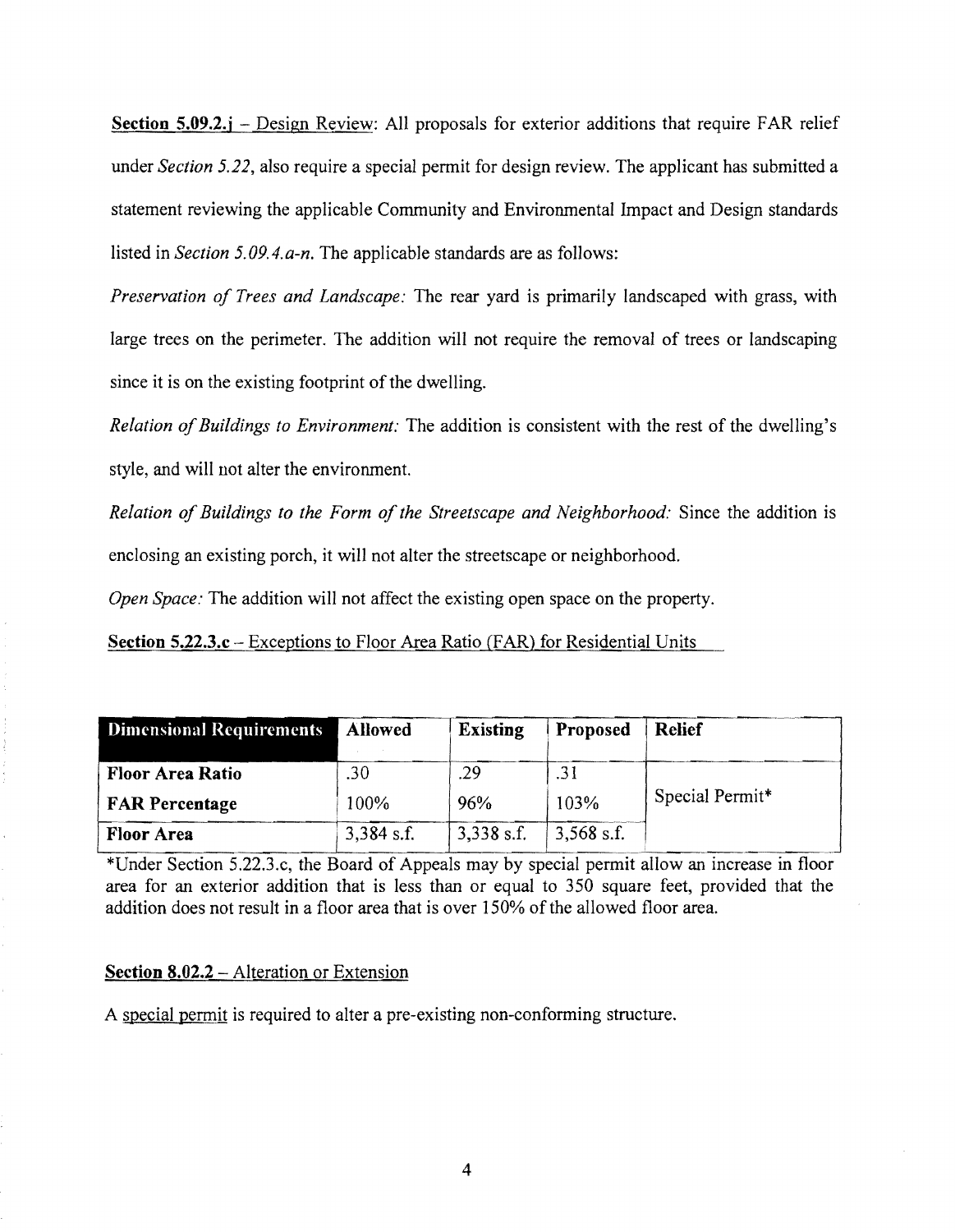Mr. Richard said the Planning Board is supportive of the proposal to convert the existing porch to additional floor area. The applicant worked with Preservation Staff to retain enough of the existing structure that the addition would not be considered demolition and could be easily converted back into unfinished floor area. The Planning Board finds the design of the addition to be attractive and appreciates the effort to retain the existing columns and roof. The Board did not feel it was necessary to retain the balusters, as it would create a great deal more maintenance for the homeowner.

**Therefore, the Planning Board recommends approval of the plans by John R. Tankard III, Architect, revised 2/21114, subject to the following conditions:** 

- 1. Prior to the issuance of a building permit, final plans and elevations, shall be submitted subject to the review and approval of the Assistant Director of Regulatory Planning.
- 2. Prior to the issuance of a building permit, the applicant shall submit to the Building Commissioner for review and approval for confonnance to the Board of Appeals decision: 1) final floor plans and building elevations stamped and signed by a registered architect; and 2) evidence that the Board of Appeals decision has been recorded at the Registry of Deeds.

Chief Building Inspector, Michael Yanovitch, delivered the comments for the Building Department. Mr. Yanovitch said the Building Department has no objections to the request for relief and if the Board finds the request meet the requirement for the grant of a special permit,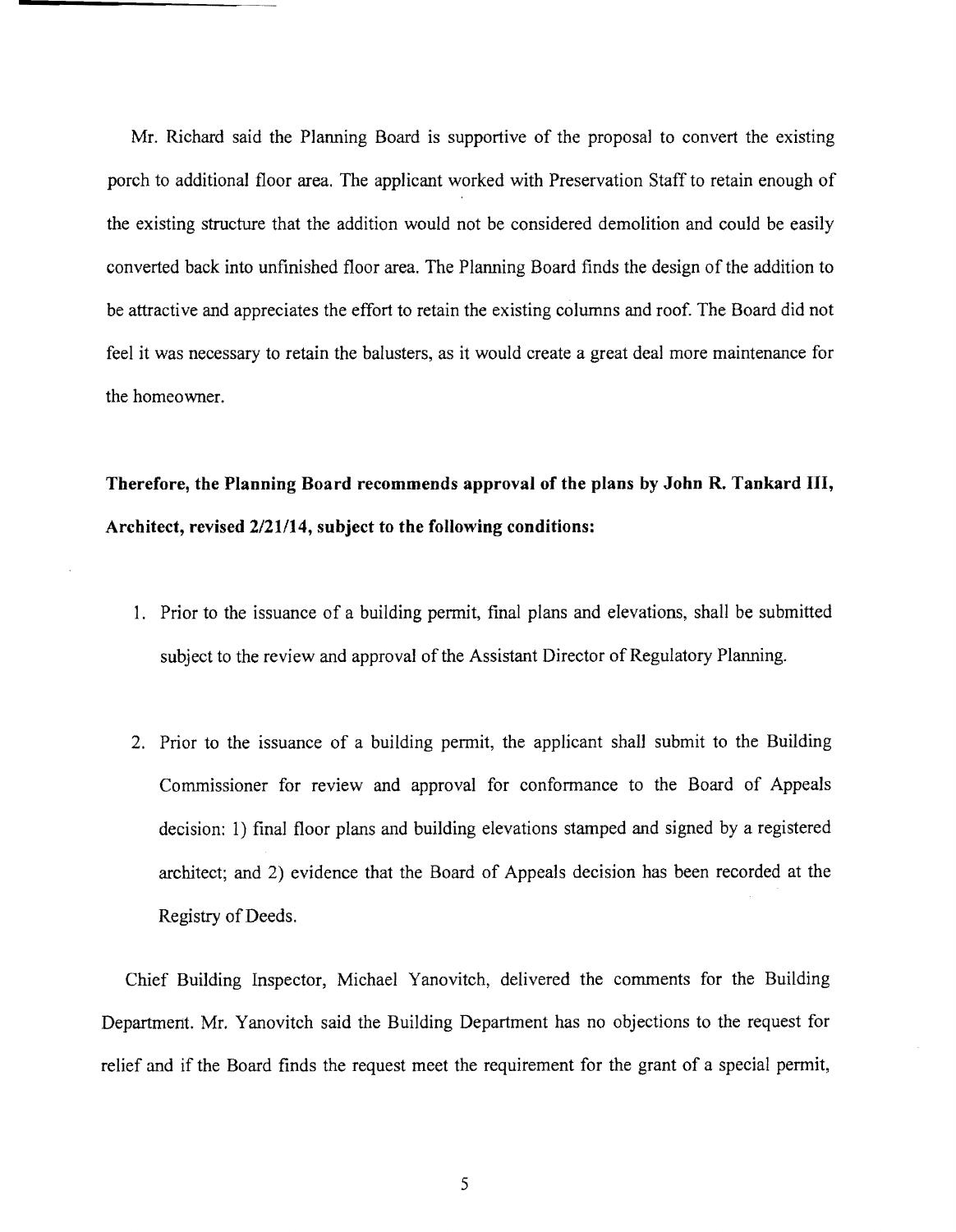the Building Department will work with the Petitioner to ensure compliance with the Building Code as well as any conditions of the grant.

The Board deliberated on the merits of special permit relief as requested. The Board voted unanimously that the requirement have been met for the issuance of a special permit under Sections **5.09.2.j, 5.22.3.c and 8.02** of the Zoning By-Law. The Board made the following specific findings pursuant to **Section 9.05 of the** of the Zoning By-Law:

a. The specific site is an appropriate location for such a use, structure, or condition.

b. The use as developed will not adversely affect the neighborhood.

c. There will be no nuisance or serious hazard to vehicles or pedestrians.

d. Adequate and appropriate facilities will be provided for the proper operation of the proposed use.

Accordingly, the Board voted unanimously to grant the requested relief as shown on the plans by John R. Tankard III, Architect, revised 2/21114, subject to the following conditions:

- 1. Prior to the issuance of a building permit, final plans and elevations, shall be submitted subject to the review and approval of the Assistant Director of Regulatory Planning.
- 2. Prior to the issuance of a building permit, the applicant shall submit to the Building Commissioner for review and approval for conformance to the Board of Appeals